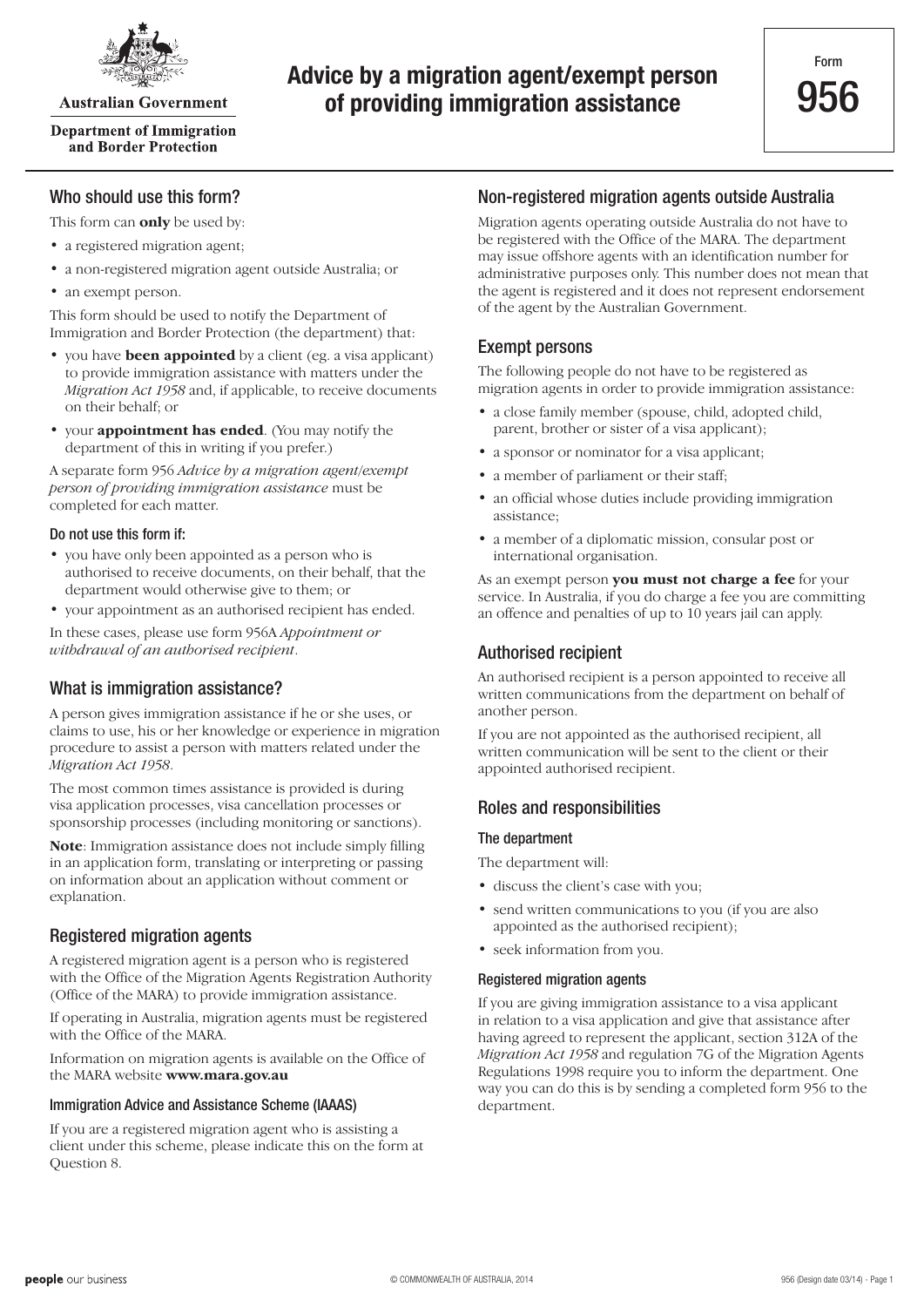Under the migration agents Code of Conduct **you must**:

- provide your client with an estimate of fees and a statement of services;
- act with honesty, integrity and in a timely manner when dealing with clients or the department;
- maintain a sound and up to date knowledge of migration law and procedure;
- act lawfully in the best interests of your clients;
- provide relevant information with applications;
- notify clients and the department promptly of any changes to contact details;
- avoid or manage conflicts of interest.

#### You **must not**:

- intimidate or coerce any person for your benefit;
- encourage vexatious or grossly unfounded applications;
- represent that you can obtain a particular decision under the Migration Act or the Migration Regulations; or
- engage in misleading advertising.

### Consent to communicate electronically

The department may use a range of means to communicate with you. However, electronic means such as fax or email will only be used if you indicate your agreement to receiving communication in this way.

Electronic communications, unless adequately encrypted, are not secure and may be viewed by others or interfered with. If you agree to the department communicating with you by electronic means, the details you provide will only be used by the department for the purpose for which you have provided them, unless there is a legal obligation or necessity to use them for another purpose, or you have consented to use for another purpose. They will not be added to any mailing list.

The Australian Government accepts no responsibility for the security or integrity of any information sent to the department over the internet or by other electronic means.

# Important information about privacy

Your personal information is protected by law, including the *Privacy Act 1988*. Important information about the collection, use and disclosure (to other agencies and third parties, including overseas entities) of your personal information, including sensitive information, is contained in form 1442i *Privacy notice*. Form 1442i is available from the department's website **www.immi.gov.au/allforms/** or offices of the department. You should ensure that you read and understand form 1442i before completing this form.

*Home page*

# **www.immi.gov.au**

*General enquiry line*

Telephone **131 881** during business hours in Australia to speak to an operator (recorded information available outside these hours). If you are outside Australia, please contact your nearest Australian mission.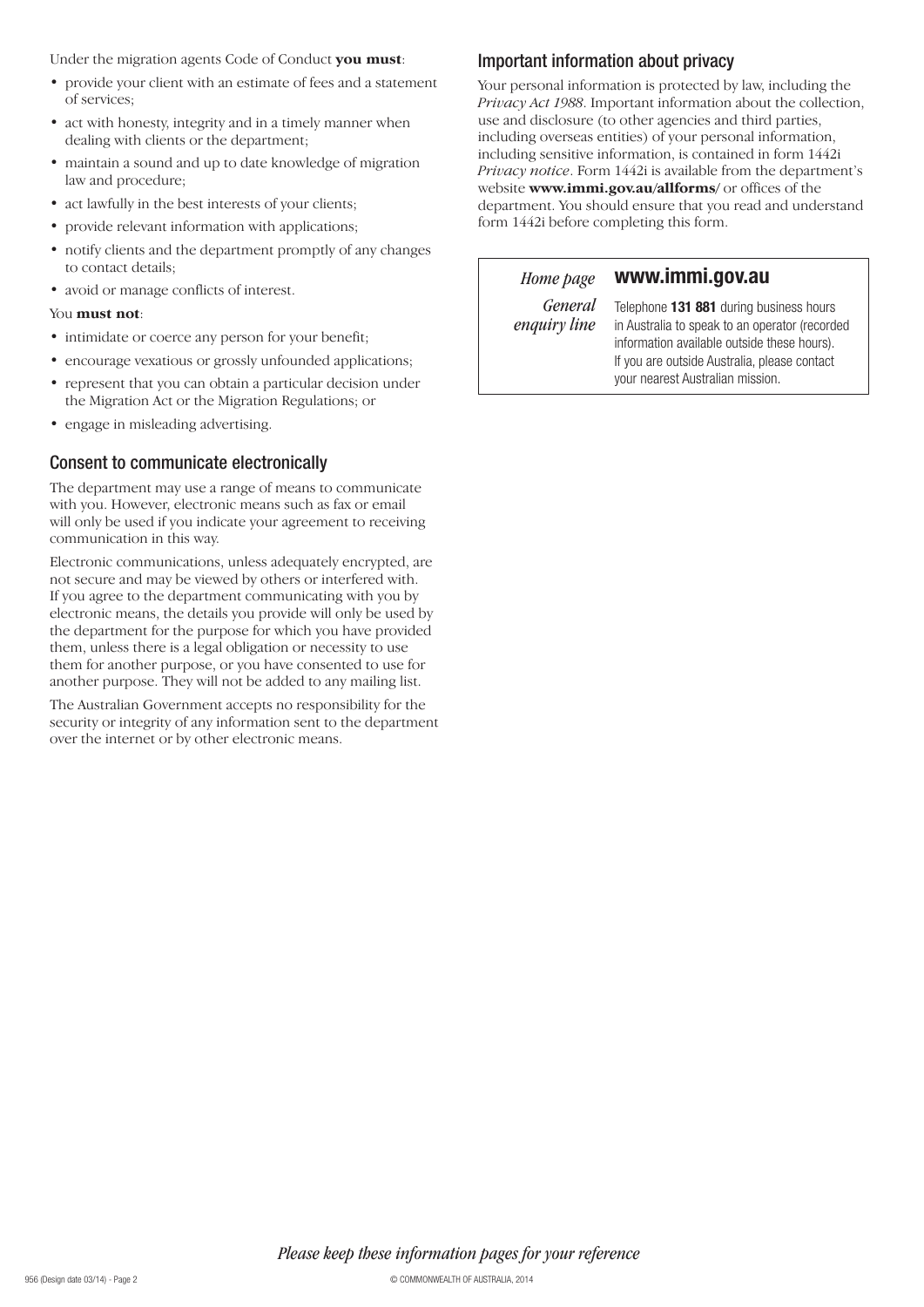

#### **Australian Government**

#### **Department of Immigration** and Border Protection

# **Advice by a migration agent/exempt person of providing immigration assistance**

|   | Please use a pen, and write neatly in English using BLOCK LETTERS.<br>Tick where applicable<br>✓                                        | 7  | Do you agree to the department communicating with you by fax,<br>email or other electronic means?                                           |
|---|-----------------------------------------------------------------------------------------------------------------------------------------|----|---------------------------------------------------------------------------------------------------------------------------------------------|
| 1 | Are you notifying the department that you have been appointed to<br>provide immigration assistance, or that your appointment has ended? |    | N <sub>0</sub><br>Yes<br>Give details<br>COUNTRY CODE<br>AREA CODE<br><b>NUMBER</b>                                                         |
|   | New appointment<br><b>Complete Part A and Part C</b><br>You do not need to complete Part B                                              |    | Fax number<br>$)$ (<br>Email address                                                                                                        |
|   | Appointment has ended<br><b>Complete Part B and Part C</b><br>You do not need to complete Part A.                                       | 8  | In what capacity are you providing assistance?                                                                                              |
|   | <b>Part A</b> – New appointment                                                                                                         |    | Registered migration agent<br>Go to Question 9<br><b>IAAAS</b>                                                                              |
|   | Migration agent/exempt person's details                                                                                                 |    | Non-registered migration<br>Go to Question 11<br>agent outside Australia                                                                    |
| 2 | Migration agent/exempt person's details                                                                                                 |    | Go to Question 12<br>Exempt person                                                                                                          |
|   | Other<br>Title:<br>Mr<br><b>Mrs</b><br><b>Miss</b><br>Ms<br>Family name                                                                 | 9  | Migration Agent Registration<br>7 DIGITS<br>Number (MARN)                                                                                   |
|   | Given names                                                                                                                             |    |                                                                                                                                             |
|   | DAY<br><b>MONTH</b><br><b>YEAR</b><br>Exempt person's date of birth                                                                     | 10 | Is there another registered migration agent from your organisation who<br>the department may discuss this case with if you are unavailable? |
|   |                                                                                                                                         |    | Go to Question 13<br>N <sub>o</sub><br>Give details of the other agent<br>Yes                                                               |
| 3 | Organisation name (if applicable)                                                                                                       |    | Family name                                                                                                                                 |
|   |                                                                                                                                         |    | Given names                                                                                                                                 |
|   |                                                                                                                                         |    | Telephone numbers                                                                                                                           |
| 4 | Business or residential address                                                                                                         |    | COUNTRY CODE<br>AREA CODE<br><b>NUMBER</b>                                                                                                  |
|   |                                                                                                                                         |    | Office hours<br>$)$ (                                                                                                                       |
|   | POSTCODE                                                                                                                                |    | Mobile/cell                                                                                                                                 |
| 5 | Address for correspondence                                                                                                              |    | Migration Agent Registration<br>7 DIGITS<br>Number (MARN)                                                                                   |
|   | (If the same as business or residential address, write 'AS ABOVE')                                                                      |    | Go to Question 13                                                                                                                           |
|   |                                                                                                                                         | 11 | Offshore Agent ID Number<br>(if allocated by the department)                                                                                |
|   | POSTCODE                                                                                                                                |    | Go to Question 13                                                                                                                           |
| 6 | Telephone numbers                                                                                                                       | 12 | Reason you are exempt from registration                                                                                                     |
|   | COUNTRY CODE<br>AREA CODE<br><b>NUMBER</b><br>Office hours<br>$)$ (                                                                     |    | Close family member (spouse, child, parent,                                                                                                 |
|   | Mobile/cell                                                                                                                             |    | brother or sister)<br>Sponsor                                                                                                               |
|   |                                                                                                                                         |    | Nominator                                                                                                                                   |
|   |                                                                                                                                         |    | Member of a diplomatic mission, consular<br>post or international organisation                                                              |

An official whose duties include providing

Member of parliament or their staff

immigration assistance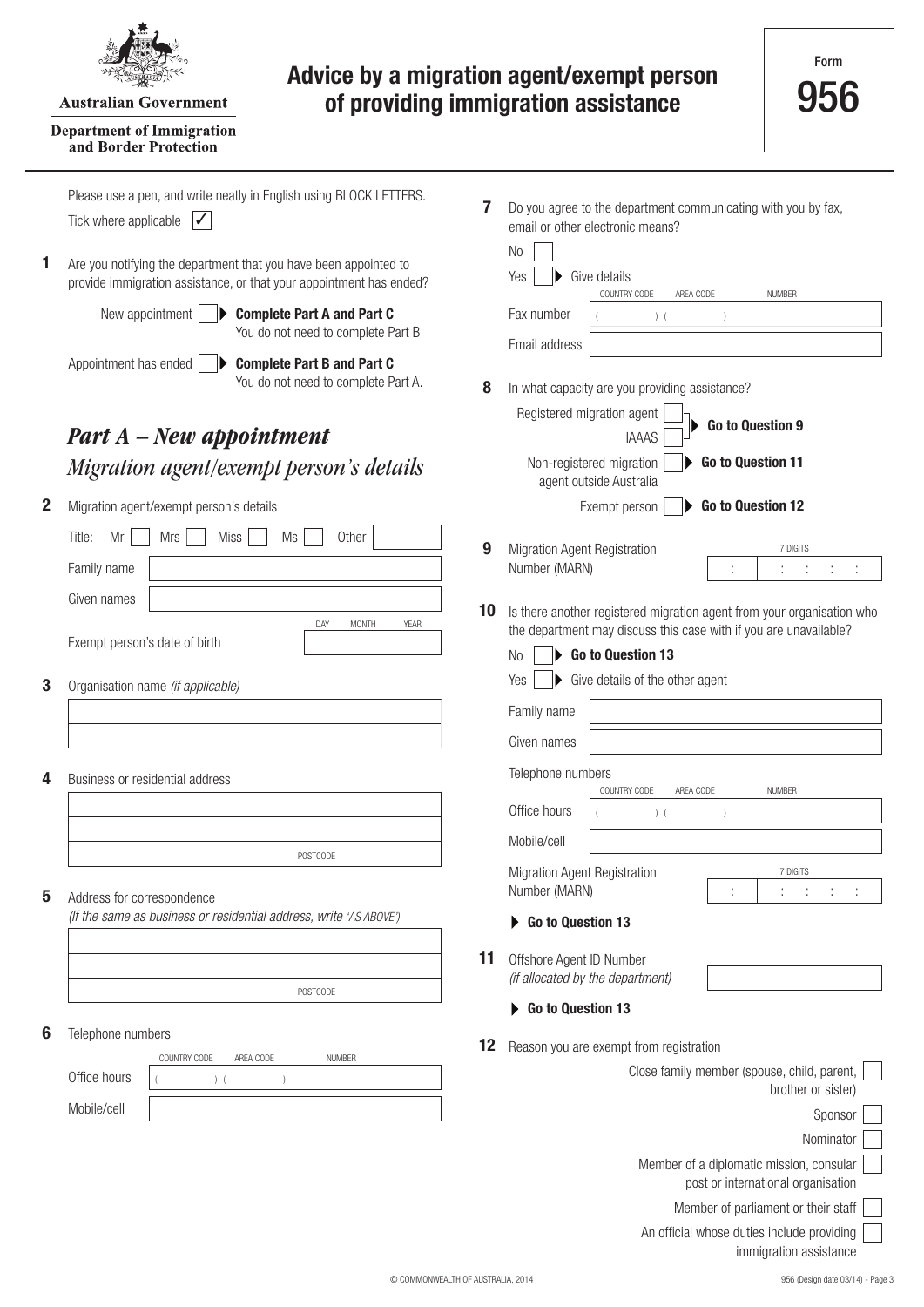| 13 | The person receiving immigration assistance                                          | 16 |
|----|--------------------------------------------------------------------------------------|----|
|    | (ie. the client) is a: <i>(tick one only)</i><br>visa applicant                      |    |
|    | sponsor or sponsor applicant                                                         |    |
|    | nominator or nominator applicant                                                     |    |
|    | proposer or proposer applicant                                                       |    |
|    | visa holder whose visa is being considered for<br>cancellation or has been cancelled |    |
|    | person requesting ministerial intervention                                           |    |
|    |                                                                                      |    |

### **14 Client 1**

Full name *(If the client is an organisation, provide the name of the contact person)*

| Family name                     |                                    |                 |
|---------------------------------|------------------------------------|-----------------|
| Given names                     |                                    |                 |
| Date of birth                   | DAY<br><b>MONTH</b><br><b>YEAR</b> |                 |
|                                 |                                    |                 |
|                                 | Organisation name (if applicable)  |                 |
|                                 |                                    |                 |
|                                 |                                    |                 |
| Business or residential address |                                    |                 |
|                                 |                                    |                 |
|                                 |                                    |                 |
|                                 |                                    | <b>POSTCODE</b> |
| Telephone numbers               |                                    |                 |
|                                 | COUNTRY CODE<br>AREA CODE          | <b>NUMBER</b>   |
| Office hours                    | (                                  |                 |
| Mobile/cell                     |                                    |                 |
|                                 | DIBP Client ID number (if known)   |                 |

**15** Names of **other clients** you are providing immigration assistance to in relation to the same matter (eg. dependant applicants)

|    | 1. Family name |  |
|----|----------------|--|
|    | Given names    |  |
|    |                |  |
| 2. | Family name    |  |
|    | Given names    |  |
|    |                |  |
| 3. | Family name    |  |
|    | Given names    |  |
|    |                |  |
|    | 4. Family name |  |
|    | Given names    |  |
|    |                |  |
| 5. | Family name    |  |
|    | Given names    |  |

# *Client's details Type of assistance*

**16** Are you providing assistance with an application process, a cancellation process or specific matter? *(tick one only)*

| <b>Application process</b>            |     |       |              |      |             |                                                                     |  |
|---------------------------------------|-----|-------|--------------|------|-------------|---------------------------------------------------------------------|--|
| Type of application                   |     |       |              |      |             |                                                                     |  |
| Date lodged                           | DAY | MONTH |              | YEAR |             | Not yet lodged                                                      |  |
| <b>Cancellation process</b>           |     |       |              |      |             |                                                                     |  |
| Subclass of visa                      |     |       |              |      |             |                                                                     |  |
| Date visa granted                     |     | DAY   | <b>MONTH</b> |      | <b>YEAR</b> |                                                                     |  |
|                                       |     |       |              |      |             | Specific matter - give details (eg. sponsorship monitoring and      |  |
| stage visa, ministerial intervention) |     |       |              |      |             | sanction activity by the department, or for only one stage of a two |  |
|                                       |     |       |              |      |             |                                                                     |  |

**17** Provide **at least one** of the following numbers *(if known)*

| DIBP Request ID number (RID)                      |  |
|---------------------------------------------------|--|
| <b>DIBP</b> Transaction Reference<br>Number (TRN) |  |

# *Authorised recipient*

18 Have you been authorised to receive written communication on behalf of your client(s) in relation to the matter indicated in Question 16?

| N <sub>0</sub> |  |  | $\blacktriangleright$ Go to Part C |  |
|----------------|--|--|------------------------------------|--|
| Yes            |  |  |                                    |  |

19 Have you been authorised to receive health and character information about the client(s) you are providing assistance to, their spouse, de facto partner or dependants, that may arise, or be revealed in the course of this matter?